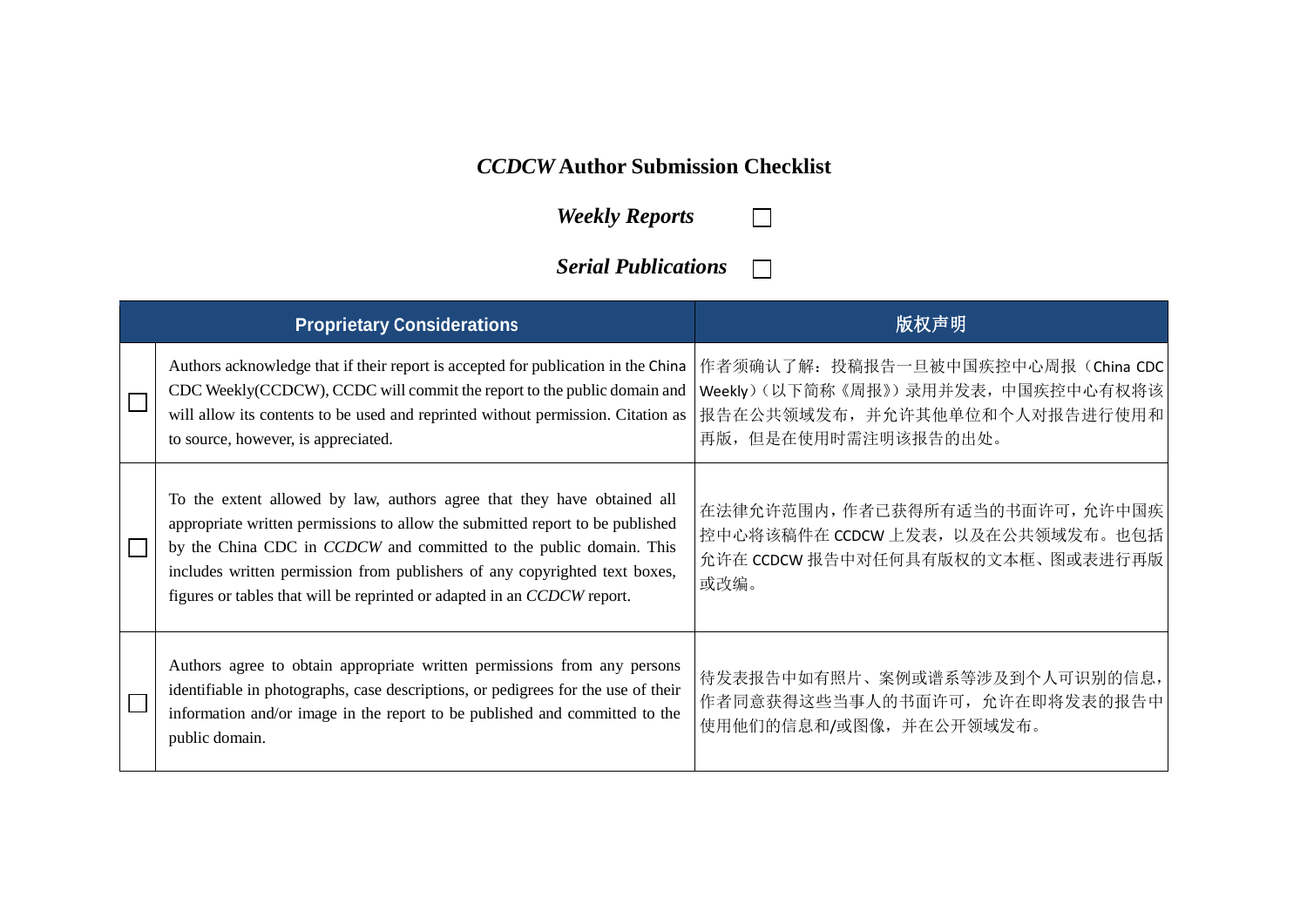| Authors agree to obtain appropriate written permissions from persons<br>named in the report, stating that they agree to be named in the report to be<br>published and committed to the public domain and that the information<br>cited is accurate and (as applicable) retrievable. Such written permissions<br>should be uploaded to CCDCW ScholarOne Manuscripts as part of the<br>report submission. | 在报告中提到的人名,作者同意已经获得这些当事人的书面许可,<br>表明他们同意在即将发表的报告中被提及姓名并公开发布、同意<br>作者所引述的信息是准确的而且可查询到。这些书面许可在作者<br>投稿时应一并上传到 CCDCW 投稿系统。                     |
|---------------------------------------------------------------------------------------------------------------------------------------------------------------------------------------------------------------------------------------------------------------------------------------------------------------------------------------------------------------------------------------------------------|--------------------------------------------------------------------------------------------------------------------------------------------|
| This report (or one with substantially similar content written by the<br>authors) has not been published and is not being considered for<br>publication elsewhere.                                                                                                                                                                                                                                      | 本文(或作者所写的内容基本相似的报告)尚未出版,也未考虑在其<br>他地方出版。                                                                                                   |
| The Instructions for Authors for CCDCW have been carefully reviewed, with<br>particular attention to Clearance requirements. For reports with China CDC<br>authors, Evidence of Clearance has been included with submission. For reports<br>with only authors not affiliated to China CDC, CCDCW will facilitate and<br>confirm clearance by the appropriate China CDC center(s) before publication.    | 作者需仔细阅读 CCDCW 作者投稿指南, 尤其是内部审核部分的要<br>求。中国疾控中心的作者在投稿时需一并提交审核表(Evidence of<br>Clearance)。非中国疾控中心的作者, CCDCW 将在发表前帮助作者<br>通过疾控中心相应业务单元对稿件进行审核。 |
| Authors not affiliated to China CDC have advised the provincial/<br>national epidemiologist, as appropriate, of their submission.                                                                                                                                                                                                                                                                       | 不属于中国疾控中心的作者已向省级及以上流行病学家咨询过所<br>投报告。                                                                                                       |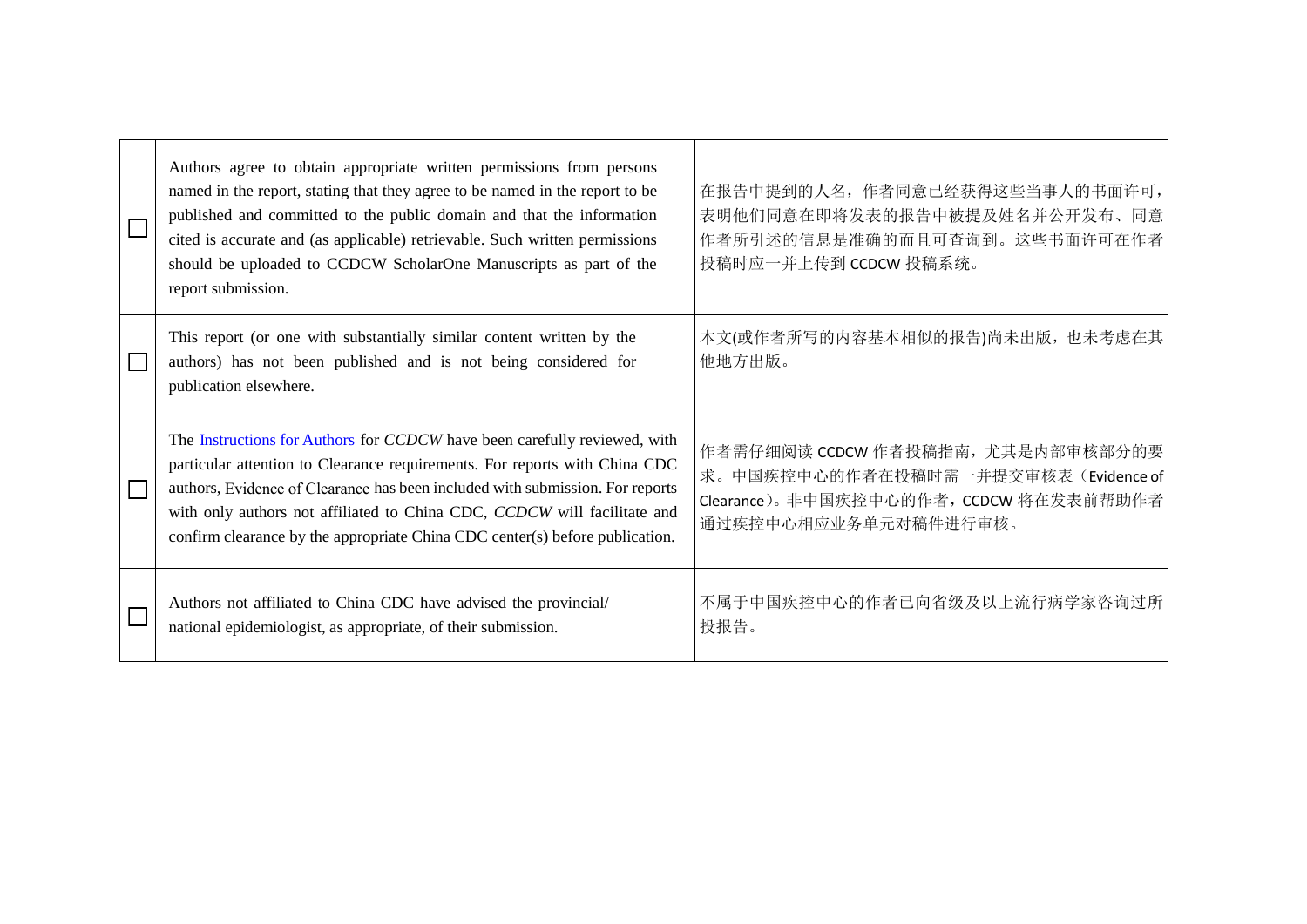|  | The International Committee of Medical Journal Editors (ICMJE) Conflict of<br><b>Interest Form</b><br>has been completed for each author and uploaded to CCDCW ScholarOne<br>Manuscripts as part of the submission. All potential conflicts of interest<br>described in the ICMJE form are disclosed in the report's Acknowledgments. | 每位作者需填写"国际医学期刊编辑委员会(ICMJE) 利益冲突表<br>格",并作为提交材料的一部分上传到 CCDCW 的投稿系统。ICMJE<br>表格中提及的所有潜在利益冲突都应在报告的声明部分中说明。 |
|--|---------------------------------------------------------------------------------------------------------------------------------------------------------------------------------------------------------------------------------------------------------------------------------------------------------------------------------------|---------------------------------------------------------------------------------------------------------|
|  | Authors have disclosed all funding, other financial and material support, and the<br>funder's role (e.g., development of report, analysis and involvement in the<br>publication process) in the report's Acknowledgments.                                                                                                             | 作者在报告的声明部分中应列出资金项目、经费和物质支持以及<br>资助者的贡献(例如,撰写报告、分析数据和参与发表过程等)。                                           |
|  | Corresponding author is the primary contact for approving the report prior<br>to publication, as well as reviewing, and responding to the comments in the<br>edited drafts and proofs provided by CCDCW editors, and responding to<br>Media Relations.                                                                                | 通讯作者是文章发表前对该文章负责的主要联系人, 以及审核和<br>回应 CCDCW 编辑提供的初稿和清样中的修改意见, 并对媒体进行<br>回应。                               |
|  | If errata are identified after publication, the corresponding author will notify<br>CCDCW and provide cleared content for publication in a timely manner.                                                                                                                                                                             | 如果在发表后发现了错误, 通讯作者需及时通知 CCDCW 并提供正<br>确的内容进行更正。                                                          |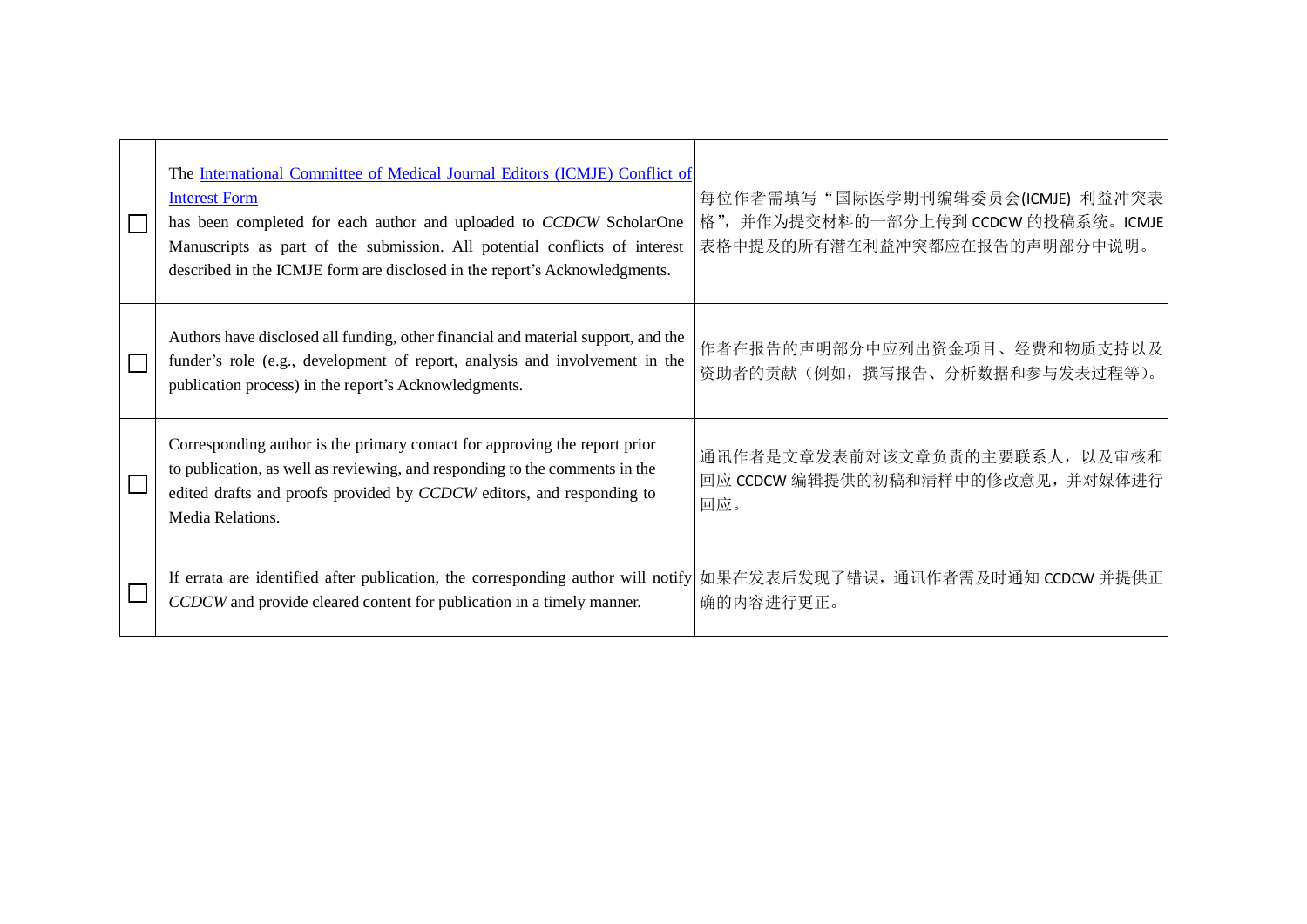|  | Corresponding author has ensured that all authors have identified and addressed<br>ethical considerations (e.g., IRB review, disclosure of conflicts, reporting of<br>relevant financial considerations, and review of report to identify possible research<br>misconduct). In general, CCDCW follows guidance from the Committee on<br>Publication Ethics (COPE), Guidelines on Good Publication Practice and 最佳实践指南》以及国际医学期刊编辑委员会(ICMJE)的《学术<br>ICMJE's Recommendations for the Conduct, Reporting, Editing, and Publication<br>of Scholarly work in Medical Journals. If you have any questions about ethical<br>considerations or reporting disclosures (conflicts of interest or funding sources/<br>funder role), please contact the Editor Director prior to submitting your report. | 通讯作者需确保所有作者已明确并陈述了伦理学问题(如伦理审<br>查委员会的审查、冲突声明、相关资助声明、以及可能的学术不端<br>问题)。CCDCW 将遵从出版伦理委员会(COPE)的《出版道德规范<br>研究实施与报告和医学期刊编辑与发表的推荐规范》。如果您对伦<br>理学问题或报告声明部分(利益冲突或资金来源/资助者角色)有<br>任何疑问, 请在投稿前与编辑部主任联系。 |
|--|---------------------------------------------------------------------------------------------------------------------------------------------------------------------------------------------------------------------------------------------------------------------------------------------------------------------------------------------------------------------------------------------------------------------------------------------------------------------------------------------------------------------------------------------------------------------------------------------------------------------------------------------------------------------------------------------------------------------------------------------------------------------------------------------|-----------------------------------------------------------------------------------------------------------------------------------------------------------------------------------------------|
|  | <b>Authorship and Acknowledgments</b>                                                                                                                                                                                                                                                                                                                                                                                                                                                                                                                                                                                                                                                                                                                                                       | 作者及致谢                                                                                                                                                                                         |
|  | All authors and contributors meet criteria for guidance from <i>ICMJE</i> , and all<br>persons who made substantial contributions to this work but who did not fulfill<br>the authorship criteria are named in the Acknowledgments.                                                                                                                                                                                                                                                                                                                                                                                                                                                                                                                                                         | 所有作者和贡献者都须符合 ICMJE 的指南,所有对该文章做出重要<br>贡献但尚未达到作者标准的人都应在致谢部分列出。                                                                                                                                  |
|  | Written permission has been obtained and archived from all persons listed in<br>the Acknowledgments that they agree to be named in the report to be<br>published and committed to the public domain.                                                                                                                                                                                                                                                                                                                                                                                                                                                                                                                                                                                        | 己获得致谢部分列出的所有人员的书面许可并留档,表明他们同<br>意在发表的文章中被列名,并公开发布。                                                                                                                                            |
|  | Written permission has been obtained and archived from all persons listed<br>as authors of this report that they agree to be named in the report to be<br>published and committed to the public domain.                                                                                                                                                                                                                                                                                                                                                                                                                                                                                                                                                                                     | 已获得本文所有作者的书面许可并留档,表明他们同意在发表的<br>文章中被列名,并公开发布。                                                                                                                                                 |
|  |                                                                                                                                                                                                                                                                                                                                                                                                                                                                                                                                                                                                                                                                                                                                                                                             | CCDCW 投稿系统中的所有作者联系信息是最新的。                                                                                                                                                                     |

 $\overline{\phantom{0}}$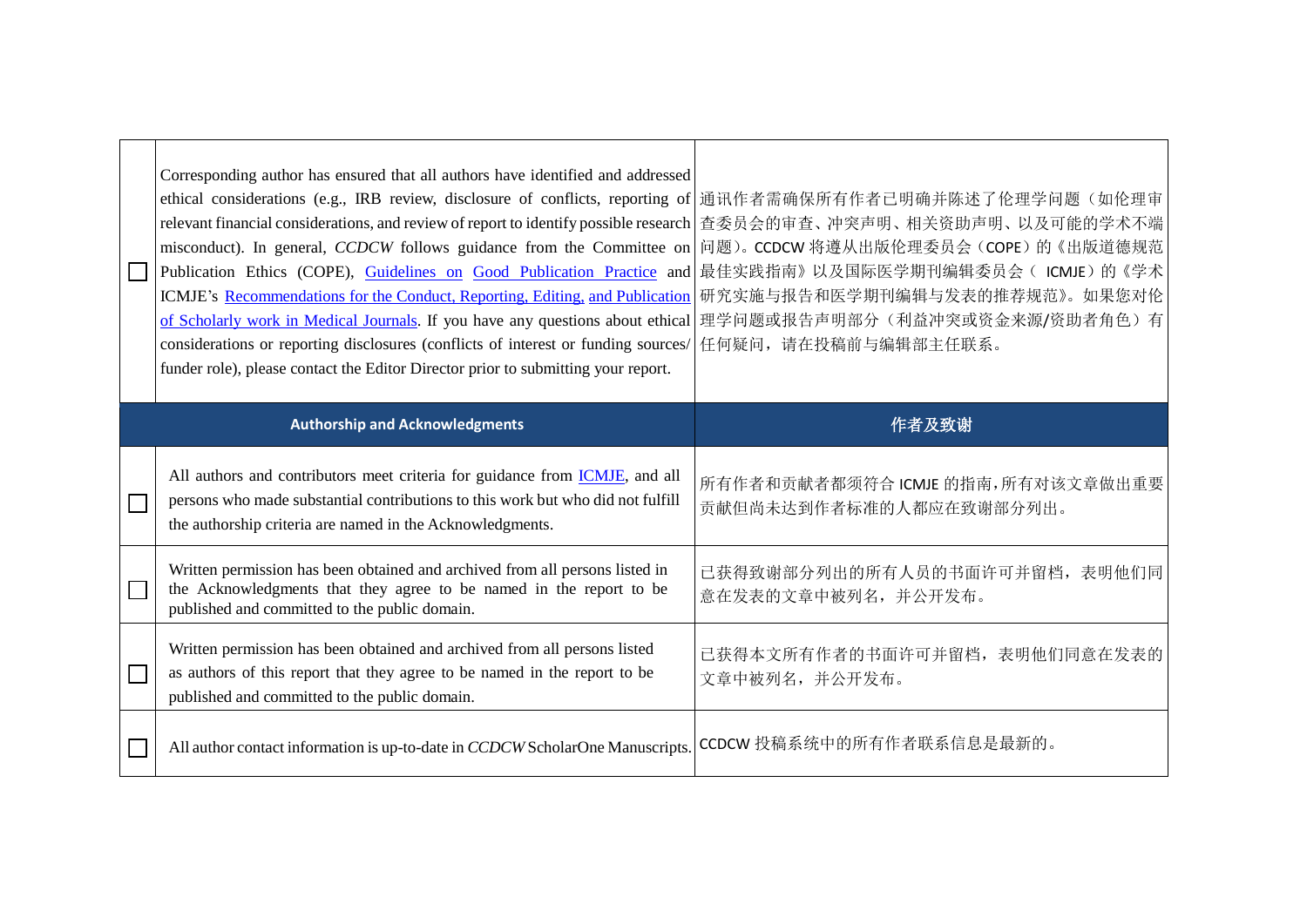| Formatting, References, Figures, Word Count, Units of Measure |                                                                                                                                                                                                                                                                                                                  | 格式, 参考文献, 图表, 字数, 单位                                                                                                      |
|---------------------------------------------------------------|------------------------------------------------------------------------------------------------------------------------------------------------------------------------------------------------------------------------------------------------------------------------------------------------------------------|---------------------------------------------------------------------------------------------------------------------------|
|                                                               | Authors have complied with guidance provided in the <i>Instructions</i> for Authors.                                                                                                                                                                                                                             | 作者需按照《作者指南》对稿件进行编辑。                                                                                                       |
|                                                               | Authors have reviewed recent CCDCW Weekly reports/ CCDCW<br>Recommendations, Surveillance Summaries or Supplements on the same<br>or similar topics for basic format and styles.                                                                                                                                 | 作者已阅读最近在 CCDCW 周报、建议、监测总结、增刊发表的相<br>同或类似题材的文章, 了解了报告/系列报告的基本格式和风格。                                                        |
|                                                               | The report meets specified word count for the type of report submitted,<br>or the rationale to exceed the word count is provided.                                                                                                                                                                                | 稿件符合所提交稿件类型的字数要求, 或解释说明字数超标的理<br>由。                                                                                       |
|                                                               | All pages are double-spaced, numbered, and left justified (ragged right margin).                                                                                                                                                                                                                                 | 所有页面都是双倍行距、对页码进行编号、左对齐(右边距参差不<br>齐)。                                                                                      |
|                                                               | All references are cited in the text in sequential order, comply with <b>ICMJE</b><br>Uniform Requirements, and have been checked for accuracy and<br>completeness. Reference "callouts" in text must be indicated in parentheses.<br>Number of references do not exceed the maximum for the type of submission. | 所有参考文献需按在文中出现的顺序引用, 遵从《ICMJE 统一要<br>求》,作者需对其准确性和完整性进行核查。参考文献的"标注"<br>必须用括号括起来。参考文献的数量不能超过所投报告类型的最<br>大要求。                 |
|                                                               | Ex.: "The prevalence of human immunodeficiency virus (HIV)<br>infection in China is low overall $(0.06\%)$ (1)."                                                                                                                                                                                                 | $\mathcal{D}$ : The prevalence of human immunodeficiency virus (HIV)<br>infection in China is low overall $(0.06\%)$ (1). |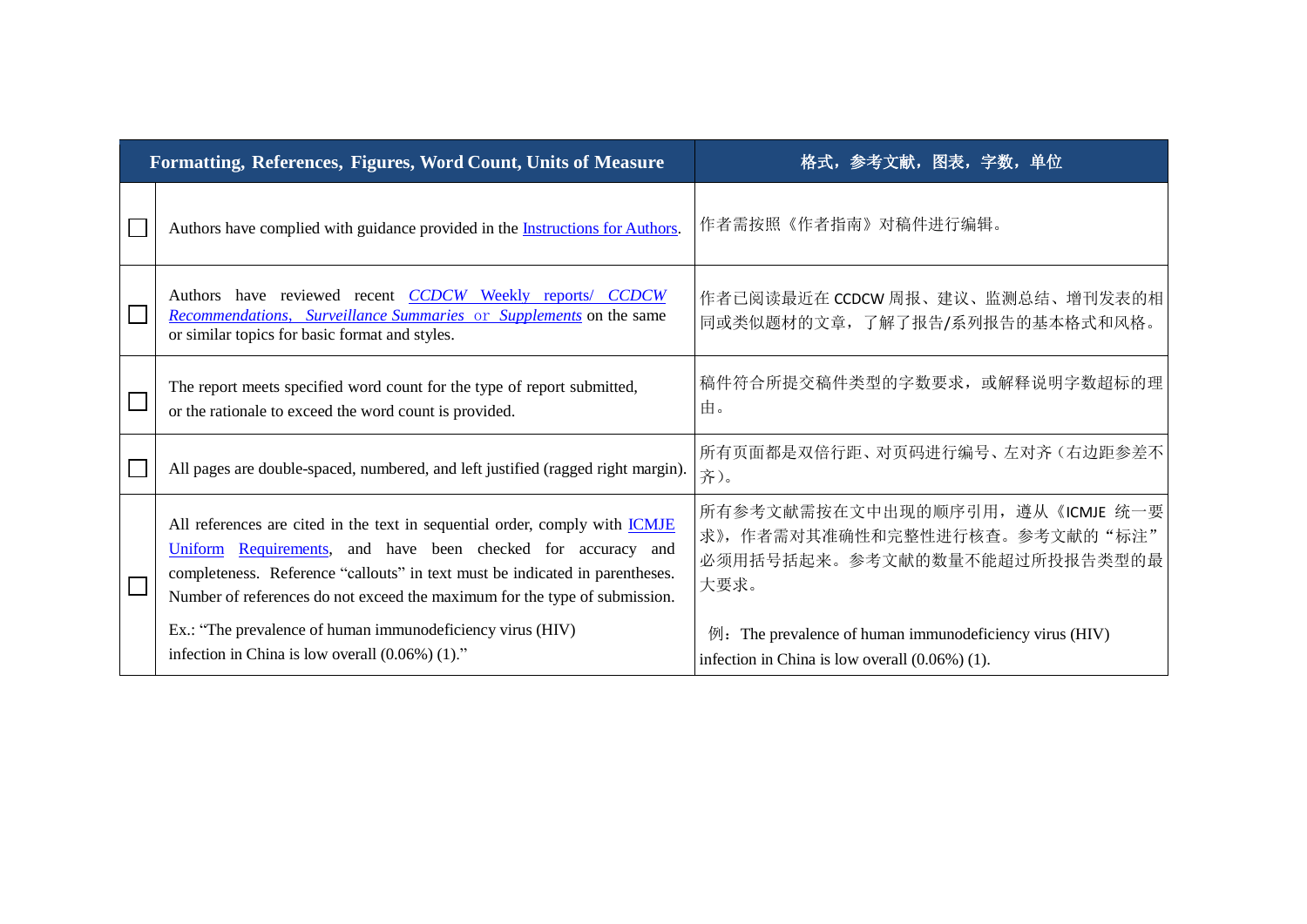|  | Author names have been provided in the format shown in the following<br>example. Only the highest academic degrees (not certifications) have been<br>listed, at the master's level or higher. When an author has two degrees at the<br>same level (e.g., MD, PhD, or MS, MPH) both have been listed. Degrees<br>have been followed by a superscripted numeral corresponding to the<br>affiliation. Numerals are listed in sequential order.<br>Ex.: "Liming Wang, MD, PhD <sup>1*</sup> ; Dylan Podson, MPH <sup>1,2*</sup> ; Zihuang Chen <sup>3</sup> ;<br>Hongyan Lu, PhD <sup>4</sup> ; Vania Wang, MPH <sup>1,5</sup> ; Colin Shepard, MD <sup>1</sup> ; John K.<br>Williams, MD <sup>6</sup> ; Guodong Mi, MD, PhD <sup>3,7</sup> " | 作者姓名须按以下示例中的格式展示。对于硕士或更高学历者, 只<br>需列出最高学历即可(不需要提供证书)。当作者在同一水平上拥<br>有两个学位(如医学博士和哲学博士,或者理学硕士和公共卫生硕<br>士)时,需同时列出。学位后面的上标数字标注作者单位, 数字应<br>按顺序排列。<br>Ex.: "Liming Wang, MD, PhD <sup>1*</sup> ; Dylan Podson, MPH <sup>1,2*</sup> ; Zihuang<br>Chen <sup>3</sup> ; Hongyan Lu, PhD <sup>4</sup> ; Vania Wang, MPH <sup>1,5</sup> ; Colin Shepard, MD <sup>1</sup> ;<br>John K. Williams, MD <sup>6</sup> ; Guodong Mi, MD, PhD <sup>3,7</sup> "                                                                                                 |
|--|-------------------------------------------------------------------------------------------------------------------------------------------------------------------------------------------------------------------------------------------------------------------------------------------------------------------------------------------------------------------------------------------------------------------------------------------------------------------------------------------------------------------------------------------------------------------------------------------------------------------------------------------------------------------------------------------------------------------------------------------|--------------------------------------------------------------------------------------------------------------------------------------------------------------------------------------------------------------------------------------------------------------------------------------------------------------------------------------------------------------------------------------------------------------------------------------------------------------------------------------------------------------------------------------------|
|  | Affiliations for authors have been provided in the format shown in the following<br>example. No more than two affiliation sublevels (e.g., division, center) have<br>been listed. The corresponding author is listed in the appropriate location and<br>format.<br>Ex.: "1Division of Global HIV and TB, CDC China, Beijing, China;<br>2Public Health Institute Global Health Fellowship, Washington, D.C.;<br>3Blued.com, Beijing, China;<br>4CDC China; Beijing, China;<br>5Department of Geography, University of California, Santa Barbara, California;<br>6Division of Global HIV and TB, Center for Global Health, CDC;<br>7National Center for AIDS/STD Control and Prevention, CDC China, Beijing,<br>China.                      | 作者单位请按以下示例的格式展示。作者单位最多列到各处所的<br>二级处室(如环境与健康相关产品安全所, 化学室)。通讯作者要<br>按照要求的位置和和格式展示。(详见英文示例)<br>Ex.: "1Division of Global HIV and TB, CDC China, Beijing, China;<br>2Public Health Institute Global Health Fellowship, Washington, D.C.;<br>3Blued.com, Beijing, China; 4CDC China; Beijing, China; 5Department<br>of Geography, University of California, Santa Barbara, California;<br>6Division of Global HIV and TB, Center for Global Health, CDC;<br>7National Center for AIDS/STD Control and Prevention, CDC China,<br>Beijing, China. |
|  | Corresponding authors: Guodong Mi, miguodong@blued.com, +86-1371-8281-<br>659; Liming Wang, kdz7@cn.cdc.gov, +86-10-5831-2817."                                                                                                                                                                                                                                                                                                                                                                                                                                                                                                                                                                                                           | Corresponding authors: Guodong Mi, miguodong@blued.com, +86-<br>1371-8281-659; Liming Wang, kdz7@cn.cdc.gov, +86-10-5831-2817."                                                                                                                                                                                                                                                                                                                                                                                                            |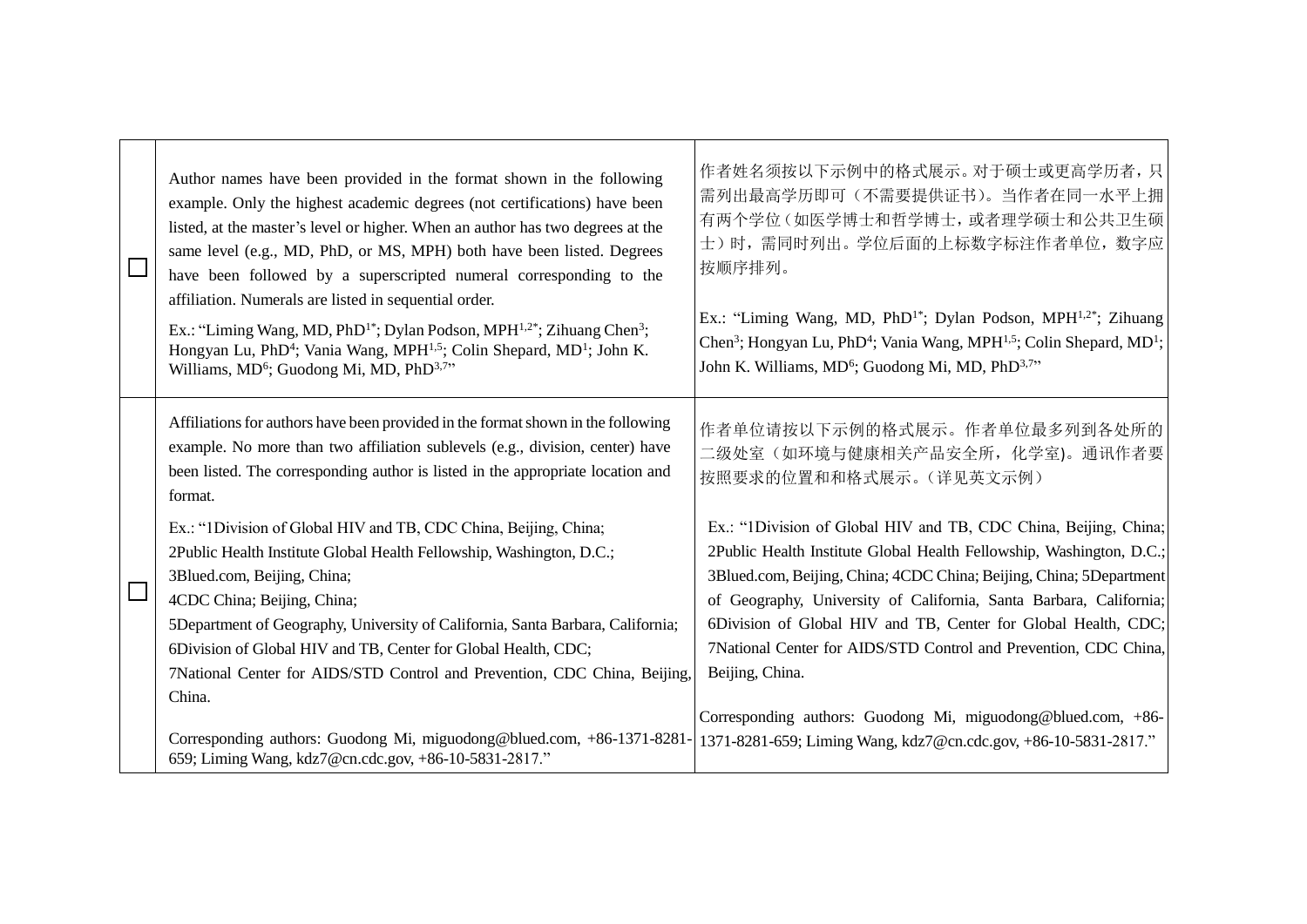|  | Footnote "callouts" have been indicated in the text with the correct<br>sequential symbols. Footnotes are grouped as "plain text" endnotes beneath<br>the references in the submission. No reference manager or footnote/endnote<br>programs or Word features are included in the submission.                                                                                                                     | 脚注的"标注"在文中需按照正确的标准顺序列出。脚注应为"纯<br>文本"尾注, 在投稿的参考文献下方。<br>投稿中不要包括参考文献管理器、脚注/尾注程序或 Word 自带功<br>能的相应程序。                                                                                                                                                                                                                                |
|--|-------------------------------------------------------------------------------------------------------------------------------------------------------------------------------------------------------------------------------------------------------------------------------------------------------------------------------------------------------------------------------------------------------------------|-----------------------------------------------------------------------------------------------------------------------------------------------------------------------------------------------------------------------------------------------------------------------------------------------------------------------------------|
|  | Tables have been submitted in the formats described in the Instructions for<br>Authors. Tables should be sent in separate files and not embedded in the<br>text.                                                                                                                                                                                                                                                  | 表格已按照《作者指南》要求的格式提交。表格应以单独文件提交,<br>不要嵌入在文章中。                                                                                                                                                                                                                                                                                       |
|  | In tables, confidence intervals have been headed with (95% CI), and<br>parentheses also placed around each value in the column. Footnote symbols<br>are placed sequentially in the table, beginning with the title and then moving<br>from left to right, row by row in the table.                                                                                                                                | 在表格中, 置信区间的纵标目为(95%CI), 而且该列中每一个95%<br>置信区间的值都用括号括起来。脚注的标注符号需按照正确的顺<br>序在表格中出现, 脚注标注出现的顺序为标题, 表中从左到右, 从<br>上到下标注。                                                                                                                                                                                                                 |
|  | Each table and figure has a "complete" title, such that a reader can have a general<br>understanding of what the data represent without reading the text.<br>Ex.: "TABLE. Number and percentage of men who have sex with men<br>$(N = 15,932)$ who tested positive for human immunodeficiency virus<br>(HIV) at<br>drop-in sites supported by Blued,* by selected characteristics — Beijing,<br>China, 2013-2017" | 每个表格和图均需有一个完整的标题, 使读者无需阅读正文即可<br>掌握图表的内容。标题应报告时间、地点、人群、事件等主要元素。<br>(详见英文示例)<br>例: "TABLE. Number and percentage of men who have sex<br>with men $(N = 15,932)$ who tested positive for human<br>immunodeficiency virus (HIV) at<br>drop-in sites supported by Blued,* by selected characteristics —<br>Beijing, China, 2013-2017" |